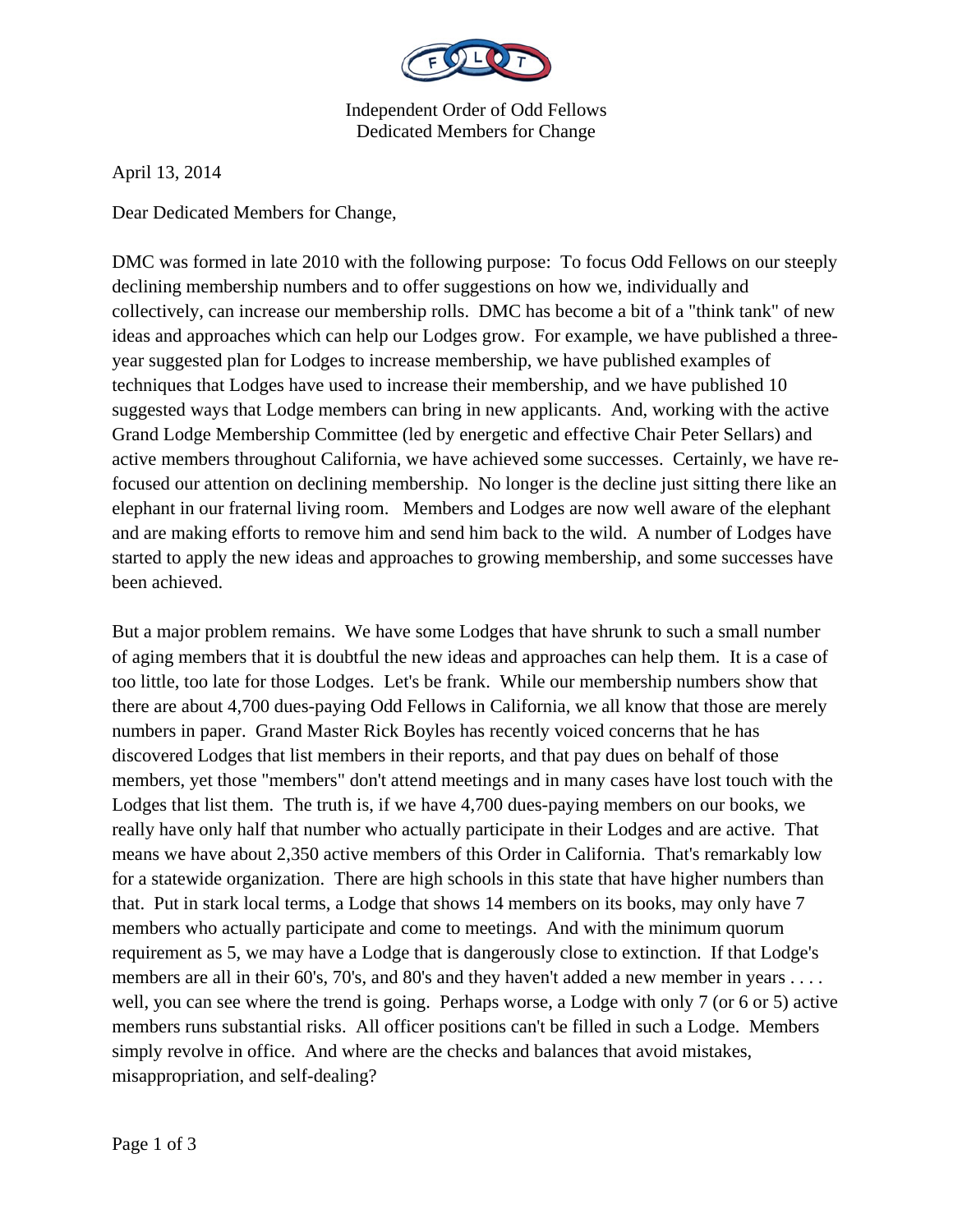

Independent Order of Odd Fellows Dedicated Members for Change

For the last 10 years, I've been tracking the historical ups-and-downs of our membership. In 1853, Grand Lodge started keeping tabs on membership numbers in our Order. The numbers show a pretty steady 75-year growth from 1853 to 1928. In 1928, Odd Fellowship in California hit its high-water mark of 58,820 members. Then, the Order entered a period of decline until 1943. In that year of 1943, the numbers increased during the years of World War II and the immediate aftermath. But then in 1948 the decline began anew. And that decline has continued, virtually unabated till today - a period of almost half a century.

I recently had the opportunity to review information on Odd Fellows membership as of December 31, 2013, submitted by our 123 California Odd Fellows Lodges in their annual reports. It was interesting and revealing. Let me highlight some of the statistics. But I must interpose one caveat: the statistics are not complete. Some 18 Lodges had not yet submitted their annual reports - that, by the way, is a sobering statistic in and of itself. With that caveat in mind, here are the statistics:

\* In 2013, we added 392 new members and we lost 378 members. If I added the numbers correctly and these statistic stand up (after the submission of the 18 missing Lodges) our Order will have shown a very small net gain of members - the first such net gain in many, many years. But even if the small net gain doesn't hold up, I believe the statistics will show a much smaller net loss than in prior years. To me, that shows that our re-focus on membership is beginning to bear some positive fruit. We may have bottomed out the steady decline and are in a position to start a slow ascent. That would be really good news.

\* In 2013, we show 2 Lodges each with over 300 members, 2 Lodges each with over 200 members, and 2 Lodges each with over 100 members. All other Lodges have less than 100 members on their books. The 5 largest Lodges in California have 1,286 members and comprise over 26% of the entire membership of this Order. The 10 largest Lodges have 1,739 members and comprise 35% of the membership of this Order. Put another way, 1 out of every 4 members of this Order belongs to one of the 10 largest Lodges, and 1 out of every 3 members of this Order belongs to one of the 5 largest Lodges. At the other end of the spectrum, and in contrast, we have 49 Lodges in California showing 19 or fewer members on their books.

\* In 2013, only 37 Lodges showed a net gain of membership. The other Lodges either showed a net loss of members or were neutral (no net loss or net gain). Of the 37 Lodges showing a net gain, only 15 Lodges showed a net gain of 5 or more new members.

What does it all mean? Nothing yet, until we get the final numbers from all reporting Lodges. But, I am hopeful that the overall statistics for 2013 will at least show that the net losses have